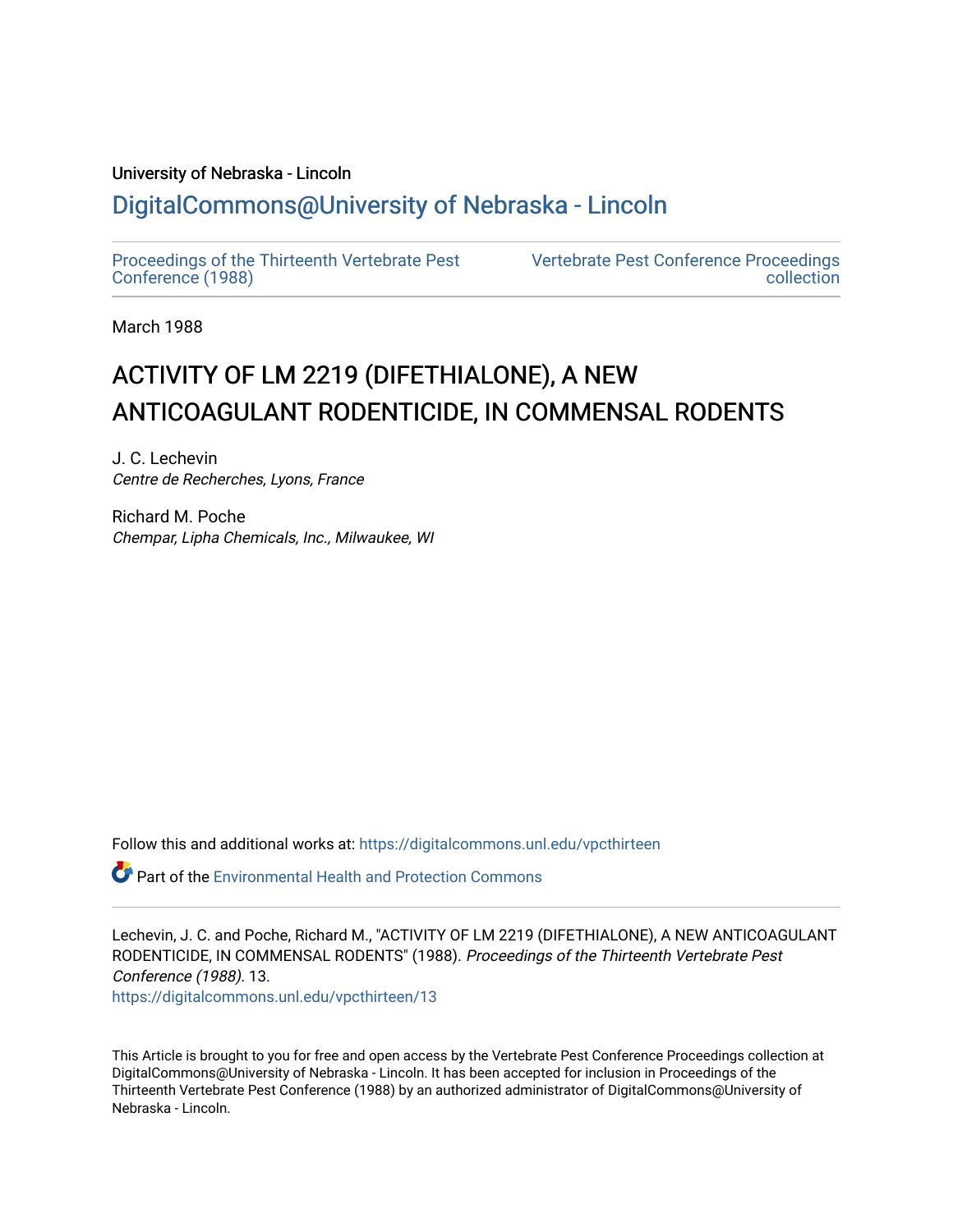### **ACTIVITY OF LM 2219 (DIFETHIALONE), A NEW ANTICOAGULANT RODENTICIDE, IN COMMENSAL RODENTS**

#### **J**. **C. LECHEVIN,** Centre de Recherches LIPHA, BP 8481, Lyon, France.

**RICHARD M. POCHE,** Chempar, Lipha Chemicals, Inc., Milwaukee, Wisconsin.

ABSTRACT: Preliminary studies completed on commensal rodents with the new anticoagulant rodenticide difethialone showed very good efficacy, such that 25 ppm baits could be used effectively. New test results presented in this publication confirm the activity as shown under laboratory conditions in choice tests, which represent more severe conditions, as well as its effectiveness against rodents that are resistant and non-resistant to warfarin. In tests where the palatability was only fair the chemical activity resulted in excellent mortality. In a field test against a large population of <u>Mus musculus</u> the results proved very satisfactory. Difethialone is toxic to birds and fish. However, it seems to be better tolerated by dogs and pigs, animals that are frequently on the list of accidental poisonings. Difethialone is stored over a prolonged period in the liver but the risk to non-target species consuming rodents having ingested the compound does not seem to be high. For reasons attributed to the mode of action, difethialone must be handled with precautions as other anticoagulants for which Vitamin Kj is the antidote. In the event of an accidental poisoning, an antidotal therapy plan is proposed. The lower levels of active ingredient in finished baits (25 ppm) should pose a low risk to non-target species.

> Proc. Vertebr. Pest Conf. (A.C. Crabb and R.E. Marsh, Eds.), Printed at Univ. of Calif., Davis. 13:59-63, 1988

#### INTRODUCTION

LM-2219, the proposed common name difethialone, is the first representative of a new chemical family called hydroxy-4 benzothiopyranones. The pharmacological and toxicological properties of this compound were published by Lechevin (1986), as well as activity on the compound in commensal rodents (Lechevin 1986, 1987b) and on several field species (Lechevin 1987a).

The chemical modification involving the replacement of oxygen by sulfur in the 1 'hydroxy-4 coumarin (Figure 1) has generated interesting improvements in toxicology. Difethialone also possesses reduced oral subchronic toxicity, weaker than its oxygenated homologue, brodifacoum and equally less active than warfarin in the pig (Table 1).





The differences in toxicity as shown in Table 1 are clear if one considers the level of difethialone in baits (25 ppm). In these conditions the maximum tolerated dose in the dog of 10

Table 1. Comparative oral subchronic toxicity in the pig (Lorgue 1986).

|                     | Dose administered<br>(mg/pig/day) | Results                                              |
|---------------------|-----------------------------------|------------------------------------------------------|
| <b>Broxlifacoum</b> | I                                 | Mortality 14, 15 and<br>18 days after administration |
| Difethialone        |                                   | No mortality 30 days<br>after administration         |
| Warfarin            |                                   | Mortality 8, 9 and 10 days<br>after administration   |

Table 2. Acute oral toxicity in the dog.

|                              | Maximum tolerated dose in<br>grams for 10 kg dog |  |  |
|------------------------------|--------------------------------------------------|--|--|
| Brodifacoum bait (50 mg/kg)  | $40 - 100$ g <sup>1</sup>                        |  |  |
| Difethialone bait (25 mg/kg) | 400 g <sup>2</sup>                               |  |  |

Godfrey et al. 1981 Lorgoe et al. 1986

kg in weight, a dose level which might produce clinical signs in the animals but not mortality, is 400 grams for difethialone and 40 to 100 grams for brodifacoum (Table 2).

In the area of commensal rodent efficacy, difethialone is characterized as rapid in action and very palatable. In the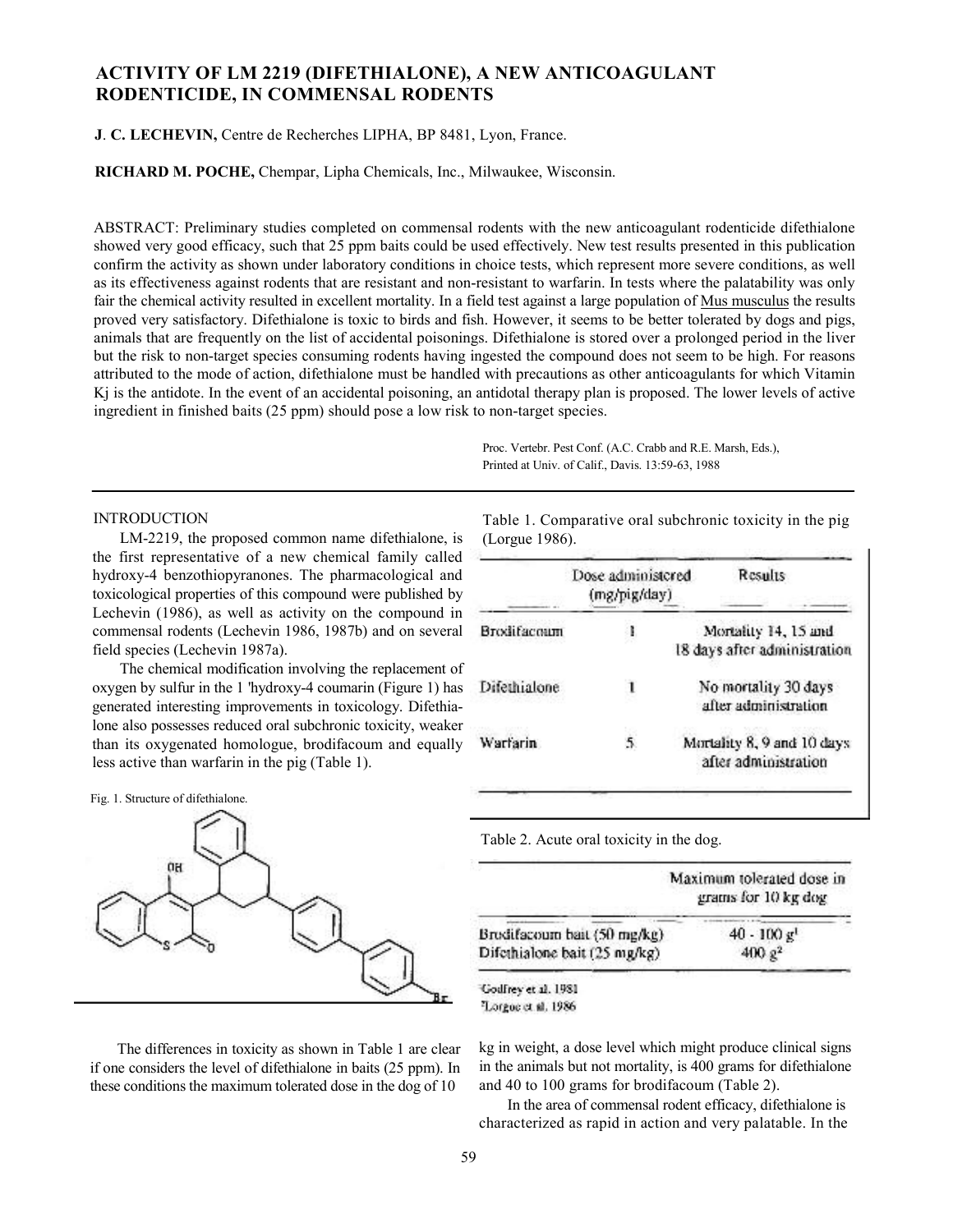laboratory, it is possible to obtain 100% mortality in both 60 non-resistant or warfarin-resistant rodents presented bait for 24 hours at 25 mg/kg (Table 3).

Table 3. Toxicity of 25 ppm difethialone baits to rodents offered in no-choice tests for 24 hours (Lorgue 1986).

| Species             |   | Mortality |             | Time until death<br>(davs) |          |
|---------------------|---|-----------|-------------|----------------------------|----------|
| Rattus norvegicus   | N |           | 42/44 95.5% | 3-11                       | Mean 7.2 |
|                     | R |           | 33/33 100%  | $4 - 10$                   | Mean 7.0 |
| Rattus rattus       | R |           | 25/27 92.6% | $4 - 16$                   | Mean 7.5 |
| Mus musculus        | N |           | 66/69 95.7% | $7 - 18$                   | Mean 9.9 |
|                     | R | 78/83 94% |             | $4 - 16$                   | Mean 8.1 |
| $N = Nom-resistant$ |   |           |             |                            |          |

 $R = Restistart$ 

The palatability of commercial baits developed in France (whole wheat for <u>Rattus</u>. semolina for <u>Mus</u>) is excellent because the consumption of toxic bait is always in excess of 45% of the total consumption (Table 4).

Table 4. Laboratory studies using difethialone baits (Lorgue 1986).

| <b>Species</b>    | Numher | Consumption of toxic bait<br>as percent of total consumption |
|-------------------|--------|--------------------------------------------------------------|
| Rattus norvegicus | 50     | 45.6                                                         |
| Rattus rattus     | 10     | 50.4                                                         |
| Mus musculus      | 20     | 51.3                                                         |

Difethialone's relatively rapid mode of action, coupled with excellent acceptance in the laboratory, were confirmed in field trials in which infestations of Norway rats and roof rats were treated with baits (Table 5).

These preliminary findings obtained in France prompted the development of difethialone in other countries.

Table 5. The results of a field trials with 25ppm difethialonewheat bait to control Norway rats (Grolleau 1986) and roof rats (Grolleau 1987).

| Species  | Test condition                                                               | Population.<br>reduction |
|----------|------------------------------------------------------------------------------|--------------------------|
| Norway   | Duck, pheasant and partridge<br>farm infested with about 3400<br>Norway rats | 96.8                     |
| Roof rat | Swine farm                                                                   | 97.4                     |

#### EFFICACY TESTS

In the U.S. a number of laboratory studies were conducted using difethialone against various wild rodent species (Biocenotics 1987).

Tables 6 and 7 present the results against wild Rattus norvegicus and Mus musculus presented with 25 ppm pelleted and meal formulations. The studies followed choice test EPA guidelines over three days of toxic bait presentation. Difethialone when used against Norway rats showed the chemical activity was quite good, even when the palatability was reduced as seen in one pellet formulation (30.1 % acceptance). The development of a newer formulation showed results of 59.7 and 56.3% acceptance (Chempar, unpublished). The data presented in Table 7 present the amount of active material required to induce mortality was 0.092 and 0.65 mg/kg.

In studies involving the use of the compound against warfarin resistant mice using a meal formulation, mortality was quite good even though palatability was somewhat mediocre (Table 8: Biocenotics, unpublished data). In the 15-day study, 15 of the 20 animals died within 2 to 10 days after the study was initiated.

Table 6. Laboratory evaluation of difethialone against Norway rats and house mice (Biocenotics 1987).

| Bait<br>гурс | Consumption over<br>3-day test |                   |      | Mortality &<br>time until             | Palata-<br>bility |  |
|--------------|--------------------------------|-------------------|------|---------------------------------------|-------------------|--|
|              | Вай                            | FPA placebo Total |      | death                                 | $(\%)$            |  |
| Meal         | 39.9                           | 33.6              | 73.5 | 20/20<br>5-9 days<br>Mean 7.05 days:  | 54.3              |  |
| Pellets 18.2 |                                | 42.2              | 60.4 | 17/20<br>$3-12$ days<br>Mean 7.4 days | 30.1              |  |

Table 7. Activity and palatability of difethialone baits against house mice (Biocenotics 1987).

| Bait<br>1урс | Consumption Total<br>in grams |                   |       | Mortality &<br>Time until | Palata-<br>bility |
|--------------|-------------------------------|-------------------|-------|---------------------------|-------------------|
|              | Bait                          | EPA placebo Total |       | dcath                     |                   |
| Mcal         | 114.6                         | 69.4              | 184   | 19/20                     |                   |
|              |                               |                   |       | 5-13 days                 | 62.3              |
|              |                               |                   |       | Mean 7.5 days             |                   |
|              | Pellets 172.4                 | 126.1             | 298.5 | 37/40                     |                   |
|              |                               |                   |       | $4 - 13$ days             | 57.8              |
|              |                               |                   |       | Mean 6.8 days             |                   |
|              |                               |                   |       |                           |                   |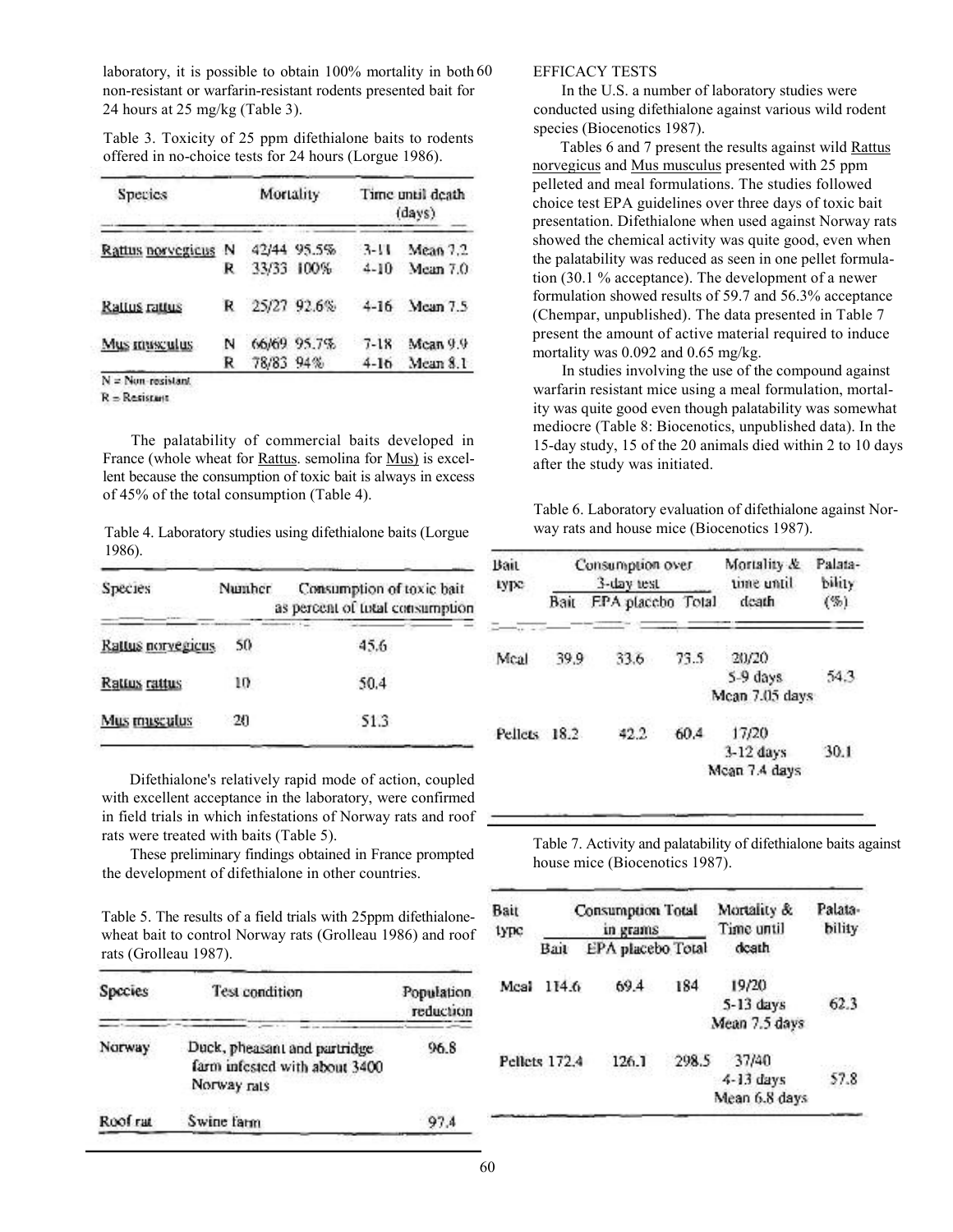| Table 8. Efficacy of difethialone 25 ppm meal bait used |
|---------------------------------------------------------|
| against warfarin resistant mice (Biocenotics 1987).     |

| Consumption $(g)$<br>in 15-day study<br>Bait EPA placebo Total |       | Mortality and<br>time until | Palatability<br>$($ %) |      |
|----------------------------------------------------------------|-------|-----------------------------|------------------------|------|
|                                                                |       |                             | death                  |      |
| 56                                                             | 164.4 | 220.4                       | 20/20                  |      |
|                                                                |       |                             | $2-25$ days            | 25.4 |
|                                                                |       |                             | Mean 8.6 days          |      |

Satisfactory results were obtained in choice and nochoice testing against rats using both resistant and warfarinresistant strains of rats from Denmark, where rodents are reported to be resistant to bromadiolone (Lund, 1987). The choice test results are summarized in Table 9.

Palatability is better in the rolled oat bait. With the rolled barley bait used against resistant strains, although lower acceptance of 22.1% was noted, mortality was 70%. Resistant Norway rats presented with baits for four days (nochoice) resulted in 100% mortality with the mean time until death at 5.4 days.

A laboratory study against Rattus rattus in a choice test over a five-day period showed good potential of the particular meal formulation (Baker 1987). The results are presented in Table 10.

The oral LD50 of difethialone in three species of commensal rodents indicates there is not a notable difference between sexes nor between warfarin-resistant and non-resistant animals (Lorgueetal. 1987). Table 11 presents the LD50 values for the Norway rat, roof rat, and house mouse.

The ratio: LD50 resistant strains/LD50 non-resistant strains portrays that resistance is never in excess of 1.21 (Mus musculus. females). There is, therefore, no reason to believe that difethialone will not be capable of controlling warfarinresistant rodents.

Field efficacy test

Field trials were completed in France against house mice on a rural farm heavily infested with rodents. Previous baiting with difenacoum and bromadiolone did not give satisfactory results (Grolleau et al. 1986). The test protocol used was that designed by the Societe Francaise de Phytiatrie et de Phytopharmacie. Two applications of 25 ppm wheat semolina bait were made, the results of which are given in figure one. Five days after the initial application the population reduction was only 78.8%, therefore a second application was performed. The net reduction in rodents was satisfactory, at 92.5% (Figure 2). The inability to obtain complete eradication after a single application is not surprising even though excellent laboratory results were obtained. As rodent control experts agree, the extension of control is more than likely due to the presence of large numbers of house mice which are traditionally more difficult to control with anticoagulants. As a result, many recommend prolonged treatment for at least 15 consecutive days. One should note that in field trials for the control of house mice where populations are low, such as farms and sheds, a single application of bait over five day s should eliminate the rodents (Groupement de Defense Sanitaire du Finistere, 1986). The palatability of wheat semoline bait is very good because after the adjustment to the bait over a period of only one day, the consumption of the toxic bait represented on day two was 97.3% of the initial first day level of consumption of placebo bait.

#### Toxicitv to non-target species

Difethialone is relatively well tolerated by the dog (Table 2), since a single ingestion of 400 grams of bait would not produce mortality. As noted in Table 12, two other mammal species, notably the cat and pig, have a relatively moderate acute oral toxicity level for the compound. The maximum tolerated dose in the hare is low but it is well known as with the rabbit that this species is particularly sensitive to

Warfarin resistant Mortality or non-resistant and time until death Palatability Bait at Total consumption (g) & length of test 25 mg/kg Bait Placebo Total (%) Non-resistant  $10/10$ Rolled barley 268.6 41.4 4-days 190.1 458.7 S-12 days 20.9 Non-resistant Rolled barley 125.8 10/10 54.5 4-days 273 600.9 33.6 Rolled oats 202.1 4-7 days 7/10 Resistant Rolled barley  $22.1$ 6-days 142.9 503.9 646.8 5-8 days

Table 9. Activity and palatability of baits against Norway rats in Denmark (Lund, unpublished data).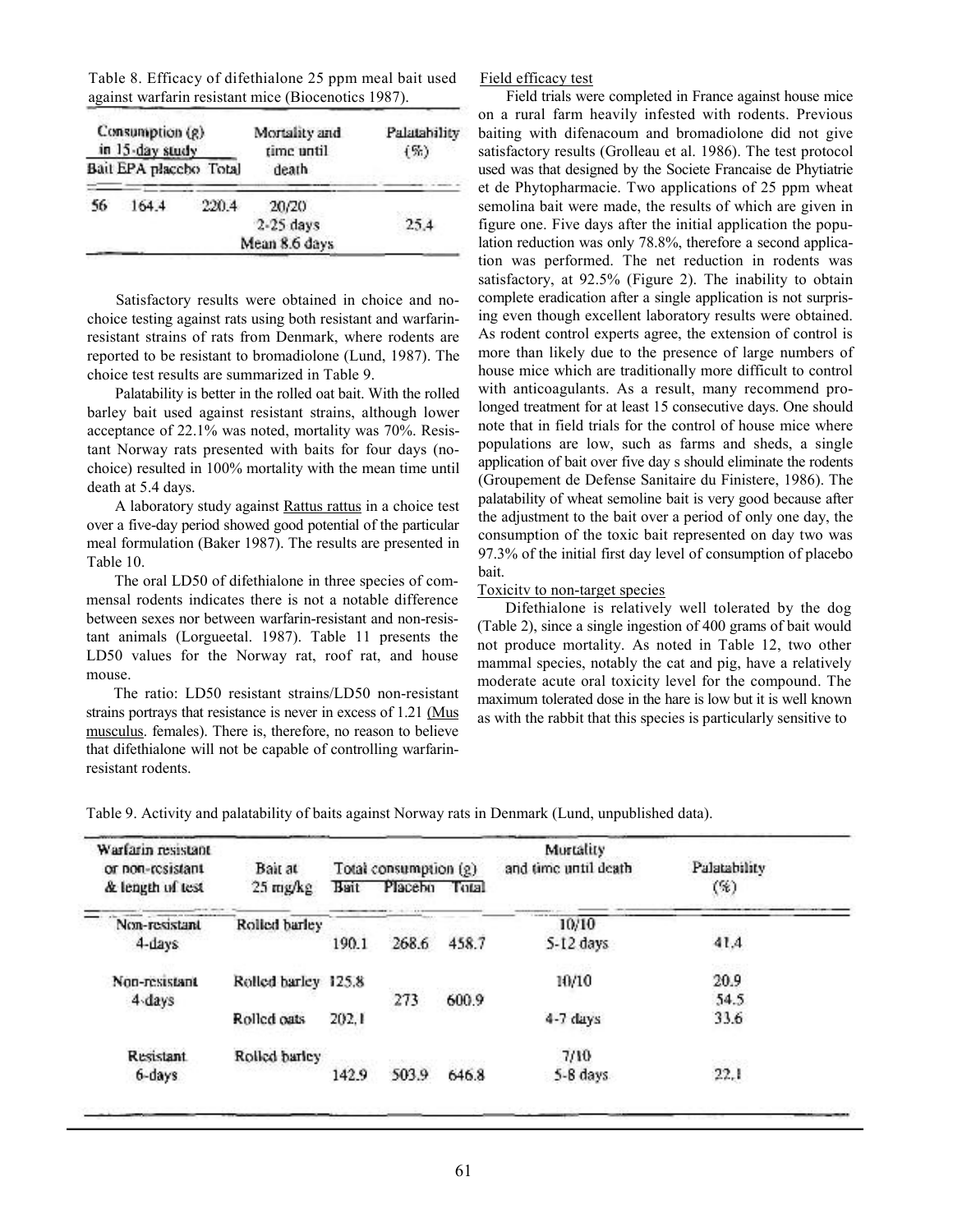anticoagulant products.

Difethialone is relatively toxic to birds tested and is an important consideration in rat control, particularly in poultry houses (Table 13).

The situation is similar with regard to Daphnia magna and fish (see Table 14).

Table 12. Acute oral toxicity of difethialone in non-rodent species (Lorgue et al, unpublished data).

|              |             |       | Maximum tolerated dose           |
|--------------|-------------|-------|----------------------------------|
| Species      | 1.D50 mg/kg | mg/kg | gm Bait/animal<br>(weight in kg) |
| $_{\rm Cat}$ | --          | >16   | 2560 / 4 kg                      |
| Hare         | 0.75        | 0.25  | $26/2.6$ kg                      |
| Pig          | $2 - 3$     | 0.9   | 1080 / 30 kg                     |

Table 10. Laboratory efficacy against the roof rat (Baker, unpublished data).

| Total consumption $(g)$<br>over 5 days |                        | Mortality and time Palatability<br>until death | $($ %)        |  |      |
|----------------------------------------|------------------------|------------------------------------------------|---------------|--|------|
|                                        | Bait EPA placebo Total |                                                |               |  |      |
| 860                                    | 1,385                  | 2,245                                          | 20/20         |  |      |
|                                        |                        |                                                | $6-13$ days   |  | 38.3 |
|                                        |                        |                                                | Mean 8.2 days |  |      |

| Table 13. Difethialone acute and subchronic toxicity in birds. |  |  |
|----------------------------------------------------------------|--|--|
|                                                                |  |  |

| Species        | $LD50$ (mg/kg) | $LC50$ (ppm) |  |
|----------------|----------------|--------------|--|
| Mallard duck   |                | 1.94         |  |
| Bobwhite quail | 0.264          | 0.56         |  |

| Table 12. Difethialone LD50 values in wild rodents (Lorgue |  |  |
|------------------------------------------------------------|--|--|
| et al., unpublished).                                      |  |  |

| Species             |   | Oral LD50 (mg/kg) |        |                |  |  |  |
|---------------------|---|-------------------|--------|----------------|--|--|--|
|                     |   | Male              | Female | Combined sexes |  |  |  |
| Rattus norvegicus N |   | 0.62              | 0.42   | 0.51           |  |  |  |
|                     | R | 0.27              | 0.39   | 0.29           |  |  |  |
| Rattus rattus       | R | 0.39              | 0.36   | 0.38           |  |  |  |
| Mus musculus        |   | 0.52              | 0.43   | 0.47           |  |  |  |
|                     | ĸ | 0.46              | 0.52   | 0.48           |  |  |  |

N = Non-resistant

R = Warfario-resistent



Fig. 2. Results of field trial using difethialone to control house mice in France (Grolleau et al. 1986).

Table 14. Difethialone toxicity to aquatic organisms,

|                             |    | LD50 (ug/litre)     |    |               |                             |  |
|-----------------------------|----|---------------------|----|---------------|-----------------------------|--|
| Species                     |    | 24 h 48 h 72 h 96 h |    |               | No effect level<br>ug/litre |  |
| Daphnia magna               | >5 | $-4.4$              |    | $\mathcal{L}$ | 3 - 48 hours                |  |
| Bluegill sunfish 180 110 80 |    |                     |    | - 75          | 48 - 96 hours               |  |
| Rainbuw trout               | 86 | 67                  | 56 | SF.           | $22 - 96$ hours             |  |

#### Kinetics and Metabolism

The summary of tests completed on laboratory rats with radio labeled  $\mathrm{^{U}C}$  is given in Table 15. Difethialone is characterized by a short half-life in blood, a longer half-life in the liver, and elimination (essentially fecal) with an almost complete absence of metabolism. It was not possible to calculate the half-life in blood at 5 mg/kg because of mortality in the test animals six days after administration. The prolonged half-life in liver (108 days for the 0.5 mg/kg dose level) should not pose a threat of secondary hazard potential to non-target species because of the level of the active ingredient in the finished product.

In the study conducted at the 5 mg/kg dose level, we were able to calculate the amount of residual difethialone in the rat, then extrapolate the data to examine the potential risk to nontarget species. In a routine rodent control operation for five consecutive days, a Norway rat of 350 grams in body weight would consume approximately 25 grams of bait per day, or 3.125 mg of difethialone (8.93 mg/kg). In considering information presented in this paper, the quantity of difethialone residue six days after the start of toxic bait ingestion would be approximately 958 ug. Although this is not a